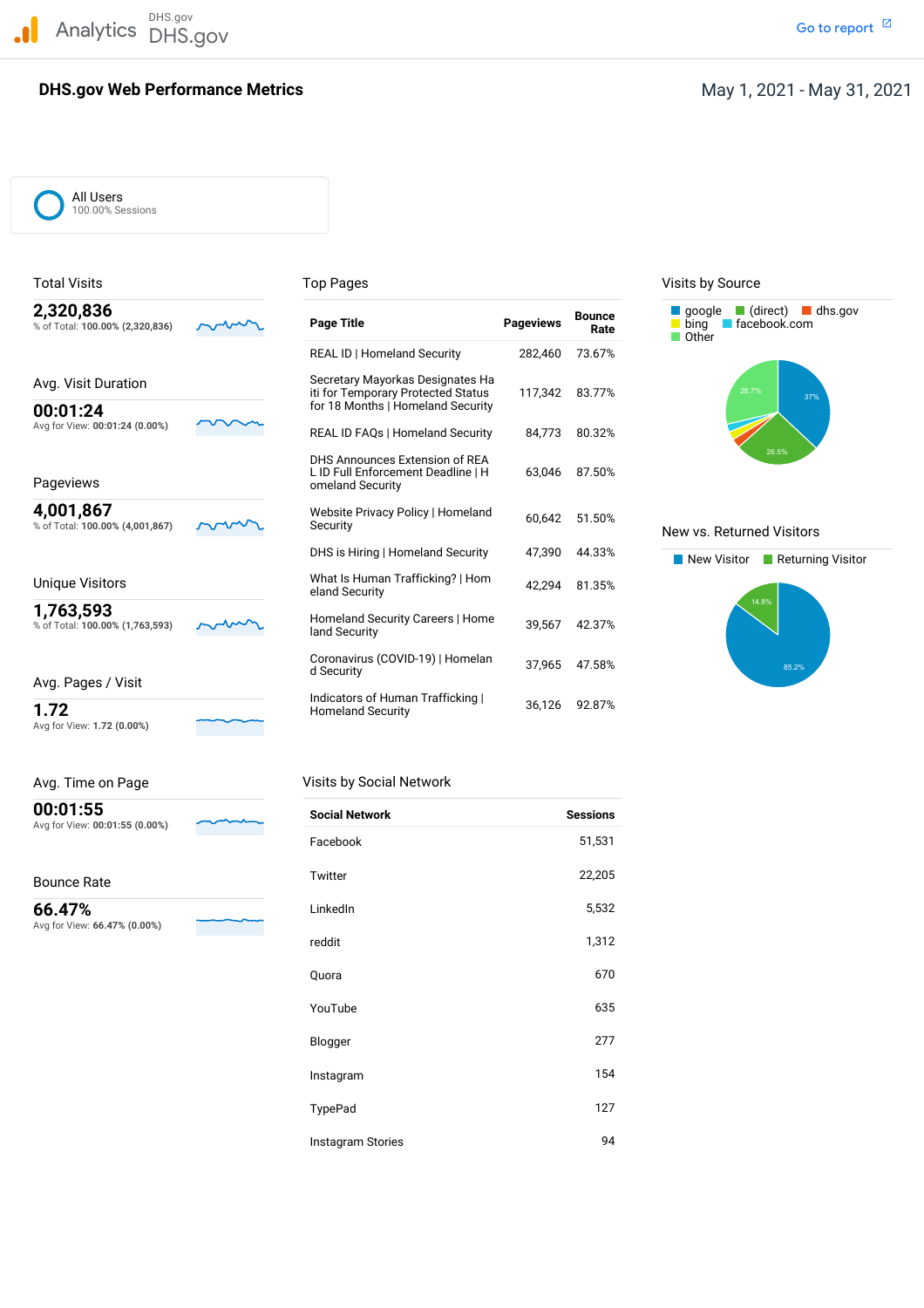# **DHS.gov Search Performance Metrics**

# May 1, 2021 - May 31, 2021

All Users 100.00% Sessions

#### Total External Searches (Google)

| 2,320,836<br>% of Total: 100.00% (2,320,836) | $\sim$             | <b>Search Term</b> | <b>Total Unique Searches Organic Searches</b> |             | New Visitor<br>Returning Visitor |
|----------------------------------------------|--------------------|--------------------|-----------------------------------------------|-------------|----------------------------------|
|                                              |                    | global entry       | 819                                           | 0           | 14.8%                            |
|                                              |                    | real id            | 813                                           | 0           |                                  |
| <b>Total Internal Searches</b>               |                    | careers            | 432                                           | 0           |                                  |
| 66,649<br>% of Total: 100.00% (66,649)       | <b>NVV</b>         | jobs               | 392                                           | 0           | 85.2%                            |
|                                              |                    | forms              | 311                                           | $\mathbf 0$ |                                  |
| <b>Total External Searches (Google)</b>      |                    | Jobs               | 271                                           | 0           |                                  |
| 709,215                                      |                    | tps                | 265                                           | 0           | Avg. Visits per Visitor          |
| % of Total: 30.56% (2,320,836)               | $\mathbf{v}$<br>ΛV | covid              | 219                                           | 0           | Other<br>2                       |
|                                              |                    | Careers            | 208                                           | 0           |                                  |
|                                              |                    | passport           | 179                                           | $\mathbf 0$ | 16.5%                            |

### Visits to DHS.gov **The Community Community Community** Top Internal Searches by Search Term New vs. Returned Visitors





Top External Searches (Google - as reported)

| <b>Page Title</b>                                                                                            | <b>Sessions</b> |
|--------------------------------------------------------------------------------------------------------------|-----------------|
| <b>REAL ID   Homeland Security</b>                                                                           | 88,733          |
| What Is Human Trafficking?   Homelan<br>d Security                                                           | 28,701          |
| Blue Campaign Newsletters   Homelan<br>d Security                                                            | 26,966          |
| DHS Announces Extension of REAL ID F<br>ull Enforcement Deadline   Homeland S<br>ecurity                     | 20.793          |
| <b>REAL ID FAQs   Homeland Security</b>                                                                      | 19.496          |
| Learn What I Can Bring on the Plane   H<br>omeland Security                                                  | 16,025          |
| Secretary Mayorkas Designates Haiti fo<br>r Temporary Protected Status for 18 M<br>onths   Homeland Security | 15,455          |
| Check Wait Times   Homeland Security                                                                         | 14.769          |
| Apply for a U.S. Passport   Homeland S<br>ecurity                                                            | 14,204          |
| Homeland Security Careers   Homeland<br>Security                                                             | 12,584          |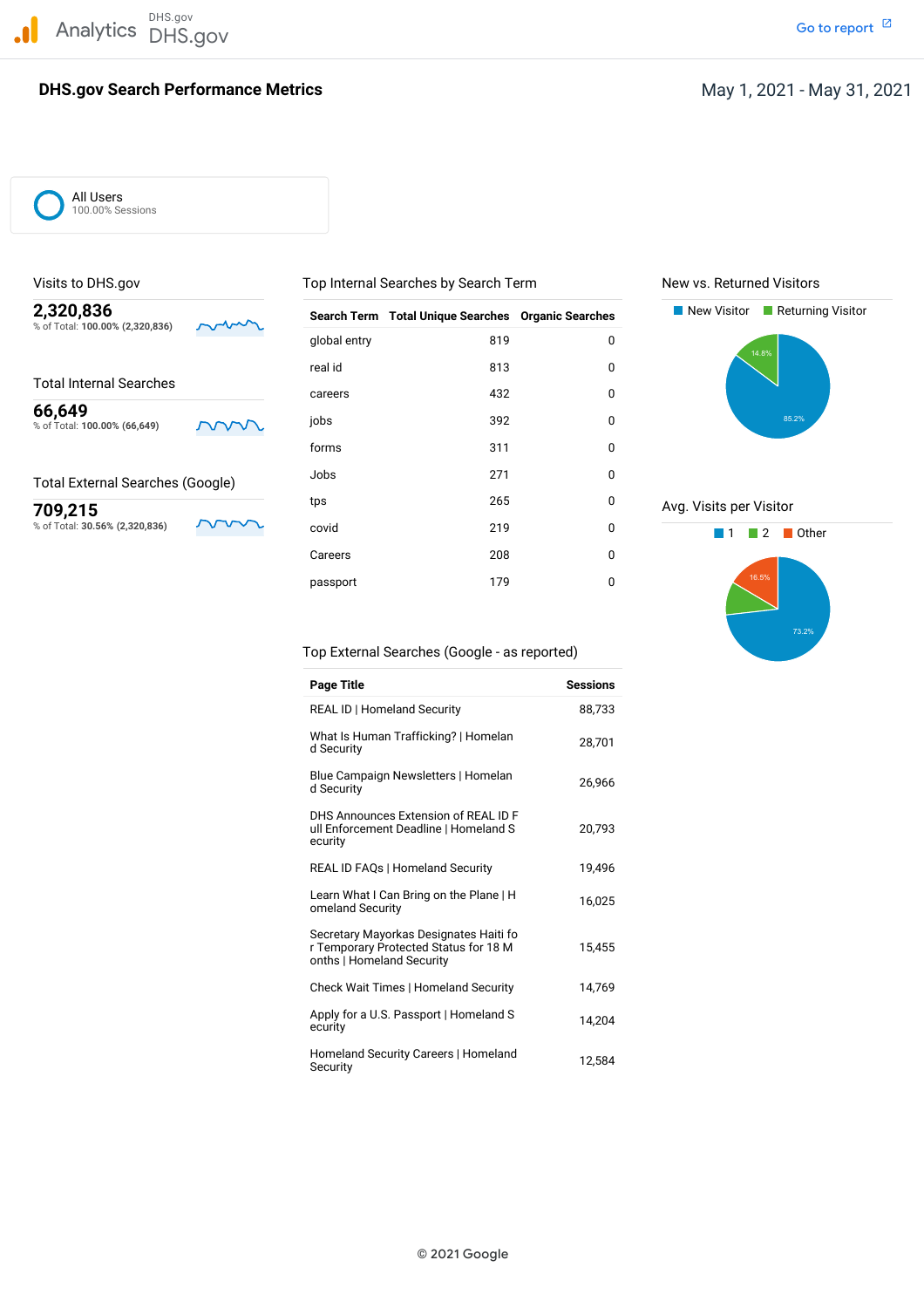# **DHS.gov Customer Satisfaction Survey**

Time Period: 05/01/2021‐ 05/31/2021

# **Overall Customer Satisfaction Score 66.77**

| How would you rate your overall experience today?                                                                          |                  |               | 64.52  |
|----------------------------------------------------------------------------------------------------------------------------|------------------|---------------|--------|
| <b>Answer Choices</b>                                                                                                      | Responses        | <b>Points</b> | Score  |
| • Outstanding                                                                                                              | 592              | 100           | 59200  |
| • Above Average                                                                                                            | 500              | 75            | 37500  |
| • Average                                                                                                                  | 537              | 50            | 26850  |
| • Below Average                                                                                                            | 155              | 25            | 3875   |
| • Poor                                                                                                                     | 191              | 0             |        |
| Total                                                                                                                      | 1975             |               | 127425 |
| Were you able to complete the purpose of your visit?                                                                       |                  |               | 57.82  |
| <b>Answer Choices</b>                                                                                                      | Responses        | Points        | Score  |
| • Yes                                                                                                                      | 1142             | 100           | 114200 |
| $\cdot$ No                                                                                                                 | 833              | 0             | 0      |
| Total                                                                                                                      | 1975             |               | 114200 |
| Would you still return to this website if you could get this<br>information or service from another source?                |                  |               | 86.03  |
| <b>Answer Choices</b>                                                                                                      | <b>Responses</b> | Points        | Score  |
| • Yes                                                                                                                      | 1429             | 100           | 142900 |
| $\cdot$ No                                                                                                                 | 232              | 0             | 0      |
| Total                                                                                                                      | 1661             |               | 142900 |
| Will you recommend this website to a friend or colleague?                                                                  |                  |               | 79.65  |
| <b>Answer Choices</b>                                                                                                      | Responses        | <b>Points</b> | Score  |
| • Yes                                                                                                                      | 1323             | 100           | 132300 |
| $\cdot$ No                                                                                                                 | 338              | 0             | 0      |
| Total                                                                                                                      | 1661             |               | 132300 |
| Please describe your experience finding your way around<br>(navigating) DHS.gov today.<br>NOTE: Excludes "Other" responses |                  |               | 58.64  |
| <b>Answer Choices</b>                                                                                                      | Responses        | Points        | Score  |
| • Encountered no difficulties                                                                                              | 974              | 100           | 97400  |
| • Had technical difficulties (e.g. error messages, broken links)                                                           | 64               | 0             | 0      |
| . Links did not take me where I expected                                                                                   | 46               | 0             | 0      |
| . Links / labels are difficult to understand, they are not intuitive                                                       | 144              | 0             | 0      |
| . Navigated to general area but couldn't find the specific content needed                                                  | 260              | 0             | 0      |
| . Too many links or navigational choices                                                                                   | 77               | 0             | 0      |
| . Would often feel lost, not know where I was                                                                              | 96               | 0             | 0      |
| <b>Total</b>                                                                                                               | 1661             |               | 97400  |
| How was your experience using our site search?<br>NOTE: Excludes "Did not use search" and "Other" responses                |                  |               | 48.51  |
| <b>Answer Choices</b>                                                                                                      | <b>Responses</b> | Points        | Score  |
| · Encountered no difficulties                                                                                              | 471              | 100           | 47100  |
| . I was not sure what words to use in my search                                                                            | 103              | 0             | 0      |
| • Results were not helpful                                                                                                 | 150              | 0             | 0      |
| . Results were not relevant to my search terms or needs                                                                    | 80               | 0             | 0      |
| - Results were too similar / redundant                                                                                     | 41               | 0             | 0      |
| • Returned not enough or no results                                                                                        | 83               | 0             | 0      |
| • Returned too many results                                                                                                | 43               | 0             | 0      |
| Total                                                                                                                      | 971              |               | 47100  |